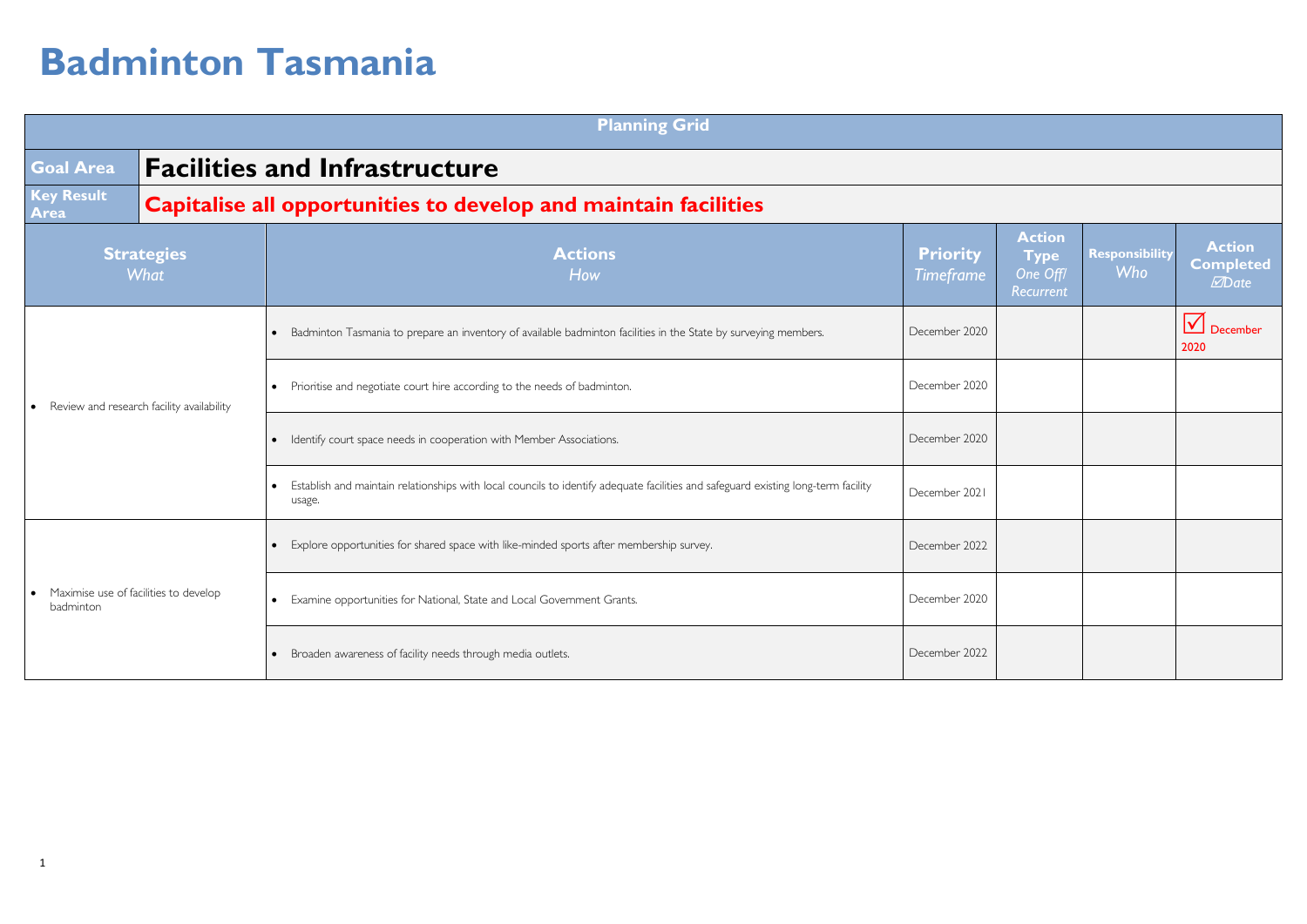|                                                 |                                              | <b>Planning Grid</b>                                                                                                                                                       |                                     |                                                       |                       |                                                           |
|-------------------------------------------------|----------------------------------------------|----------------------------------------------------------------------------------------------------------------------------------------------------------------------------|-------------------------------------|-------------------------------------------------------|-----------------------|-----------------------------------------------------------|
| <b>Goal Area</b>                                | <b>Sport Development</b>                     |                                                                                                                                                                            |                                     |                                                       |                       |                                                           |
| Key Result<br>Area                              |                                              | <b>Develop all aspects of badminton</b>                                                                                                                                    |                                     |                                                       |                       |                                                           |
|                                                 | <b>Strategies</b><br>What                    | <b>Actions</b><br>How                                                                                                                                                      | <b>Priority</b><br><b>Timeframe</b> | <b>Action</b><br><b>Type</b><br>One Off/<br>Recurrent | Responsibility<br>Who | <b>Action</b><br><b>Completed</b><br><b><i>M</i></b> Date |
|                                                 |                                              | Promote quality and innovative badminton programs<br>$\bullet$                                                                                                             | December 2021                       |                                                       |                       |                                                           |
|                                                 |                                              | Support diversity and inclusiveness through relationships with universities and multicultural groups.<br>$\bullet$                                                         | December 2022                       |                                                       |                       |                                                           |
|                                                 |                                              | Develop player development pathways allowing players to represent Tasmania and beyond<br>$\bullet$                                                                         | December 2020                       |                                                       |                       |                                                           |
| $\bullet$                                       | Develop pathways leading to high performance | • Promote school based and community badminton programs such as Shuttle Time                                                                                               | December 2020                       |                                                       |                       |                                                           |
| and greater participation                       |                                              | Register with Sport Australia as a Sporting School Program Provider to promote the delivery of Shuttle Time in schools<br>$\bullet$<br>https://www.sportaus.gov.au/schools | Completed                           |                                                       |                       |                                                           |
|                                                 |                                              | • Annual review of Sporting Schools Program data from participation to registered badminton membership                                                                     | Annually                            |                                                       |                       |                                                           |
|                                                 |                                              | Enhance participation opportunities for athletes with disabilities<br>$\bullet$                                                                                            | December 2022                       |                                                       |                       |                                                           |
|                                                 |                                              | Establish and maintain relationships with primary schools to support the delivery of Shuttle Time<br>$\bullet$                                                             | December 2020                       |                                                       |                       |                                                           |
| $\bullet$<br>teachers, officials and volunteers | Provide opportunities to develop coaches,    | Development pathways to increase the number of coaches and technical officials<br>$\bullet$                                                                                | December 2021                       |                                                       |                       |                                                           |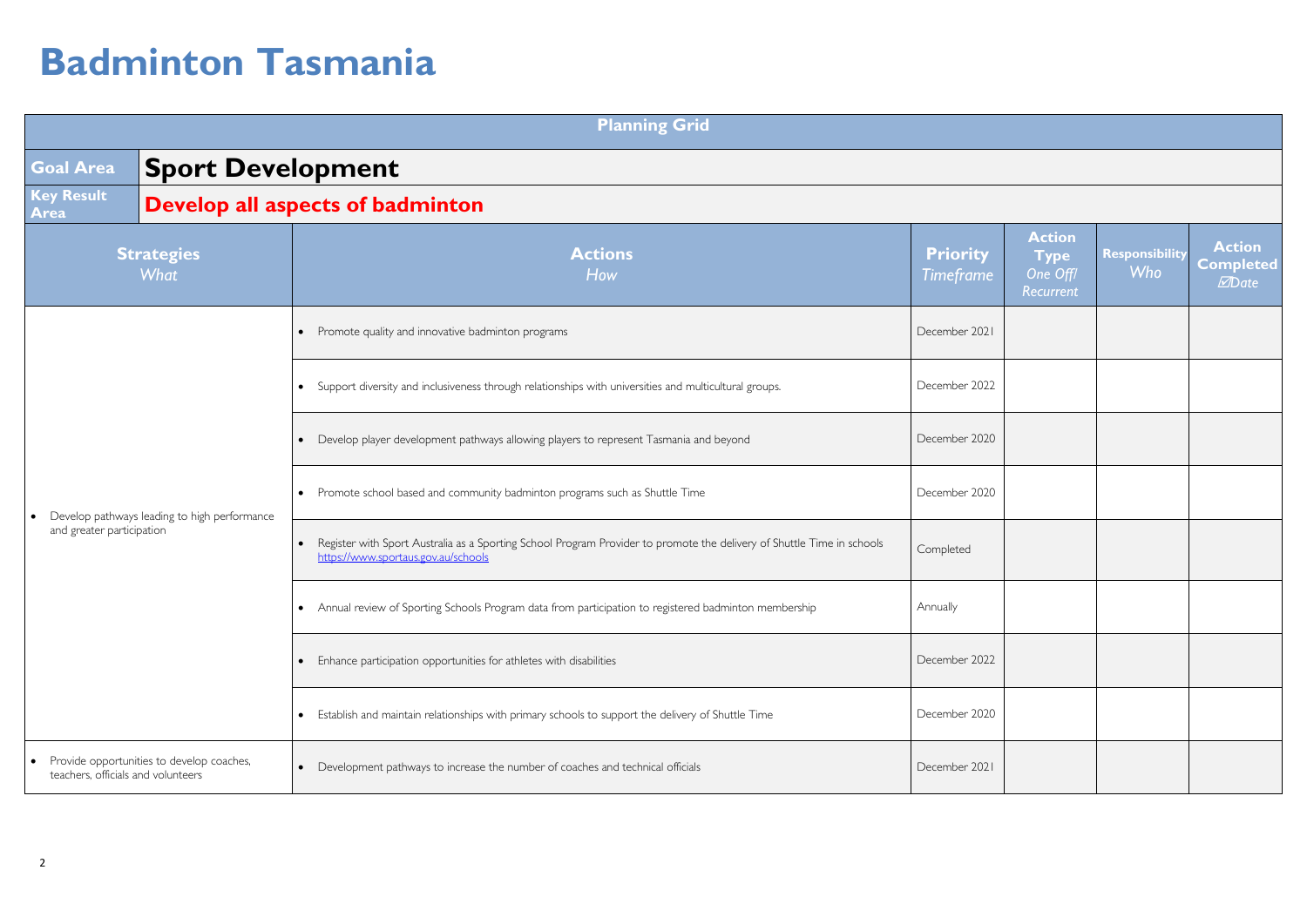|                           |                                              | <b>Planning Grid</b>                                                                                |                                     |                                                       |                              |                                           |
|---------------------------|----------------------------------------------|-----------------------------------------------------------------------------------------------------|-------------------------------------|-------------------------------------------------------|------------------------------|-------------------------------------------|
| <b>Goal Area</b>          | <b>Sport Development</b>                     |                                                                                                     |                                     |                                                       |                              |                                           |
| <b>Key Result</b><br>Area |                                              | <b>Develop all aspects of badminton</b>                                                             |                                     |                                                       |                              |                                           |
|                           | <b>Strategies</b><br>What                    | <b>Actions</b><br>How                                                                               | <b>Priority</b><br><b>Timeframe</b> | <b>Action</b><br><b>Type</b><br>One Off/<br>Recurrent | Responsibility<br><b>Who</b> | <b>Action</b><br><b>Completed</b><br>Date |
|                           |                                              | Develop a strategy to increase the number of volunteers, coaches and officials<br>$\bullet$         | December 2020                       |                                                       |                              |                                           |
|                           |                                              | • Provide training for volunteers                                                                   | December 2021                       |                                                       |                              |                                           |
|                           |                                              | Establish a volunteer recognition program<br>$\bullet$                                              | December 2022                       |                                                       |                              |                                           |
|                           |                                              | Deliver badminton accreditation courses for coaches and technical officials<br>$\bullet$            | December 2021                       |                                                       |                              |                                           |
|                           |                                              | Develop and implement a mentor program for aspiring coaches and technical officials<br>$\bullet$    | December 2022                       |                                                       |                              |                                           |
|                           |                                              | • Deliver regular non accreditation coaching forums for coaches, teachers, officials and volunteers | December 2021                       |                                                       |                              |                                           |
|                           |                                              | • Actively promote coach and official pathways                                                      | December 2021                       |                                                       |                              |                                           |
| experiences               | Enhance, promote and deliver rewarding event | • Maintain and communicate a comprehensive badminton Calendar of Events                             | Annually                            |                                                       |                              |                                           |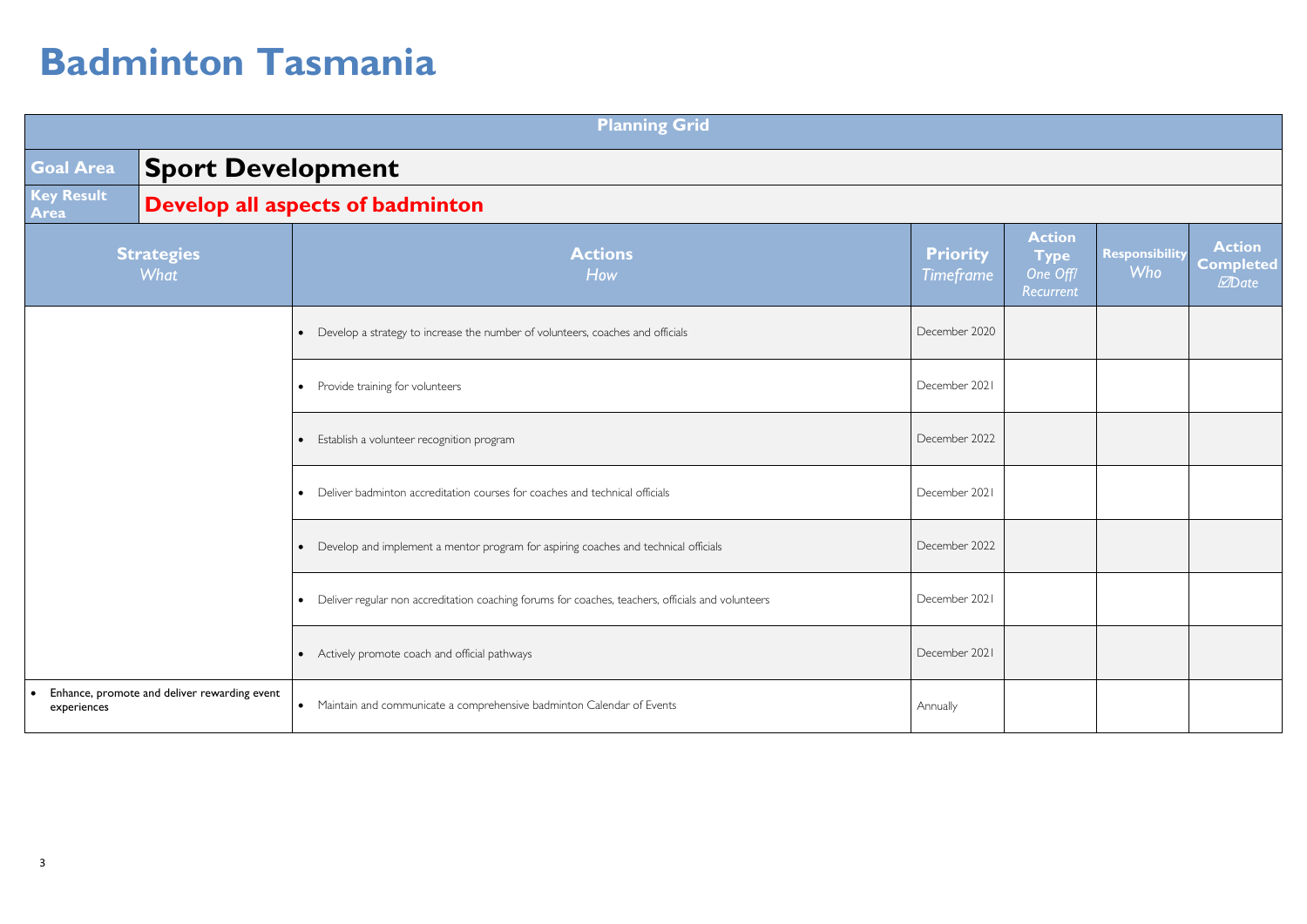|                      |                                             | <b>Planning Grid</b>                                                                                     |                              |                                                       |                                     |                                                           |
|----------------------|---------------------------------------------|----------------------------------------------------------------------------------------------------------|------------------------------|-------------------------------------------------------|-------------------------------------|-----------------------------------------------------------|
| Goal Area            | <b>Sport Development</b>                    |                                                                                                          |                              |                                                       |                                     |                                                           |
| Key Result<br>Area   |                                             | <b>Develop all aspects of badminton</b>                                                                  |                              |                                                       |                                     |                                                           |
|                      | <b>Strategies</b><br><b>What</b>            | <b>Actions</b><br>How                                                                                    | <b>Priority</b><br>Timeframe | <b>Action</b><br><b>Type</b><br>One Off/<br>Recurrent | <b>Responsibility</b><br><b>Who</b> | <b>Action</b><br><b>Completed</b><br><b><i>M</i></b> Date |
|                      |                                             | • Increase the reach of events to players and fans through regular communication circulars.              | Bi annually                  |                                                       |                                     |                                                           |
|                      |                                             | • Organise and deliver quality State and National events as allocated by Badminton Australia.            | Annually                     |                                                       |                                     |                                                           |
|                      |                                             | • Use events as key drivers to build profile and commercial opportunities                                | Annually                     |                                                       |                                     |                                                           |
|                      |                                             | • Rewrite and update Badminton Tasmania By - Laws and Regulations                                        | December 2020                |                                                       |                                     |                                                           |
|                      |                                             | • Monitor compliance with Badminton Tasmania By - Laws and Regulations                                   | Ongoing                      |                                                       |                                     |                                                           |
| $\bullet$<br>$16y0+$ | Set up a (DTE) for Under 16yo and a DTE for | Establish an Elite Squad with weekly training in Southern and North or North West Tasmania.<br>$\bullet$ |                              |                                                       |                                     |                                                           |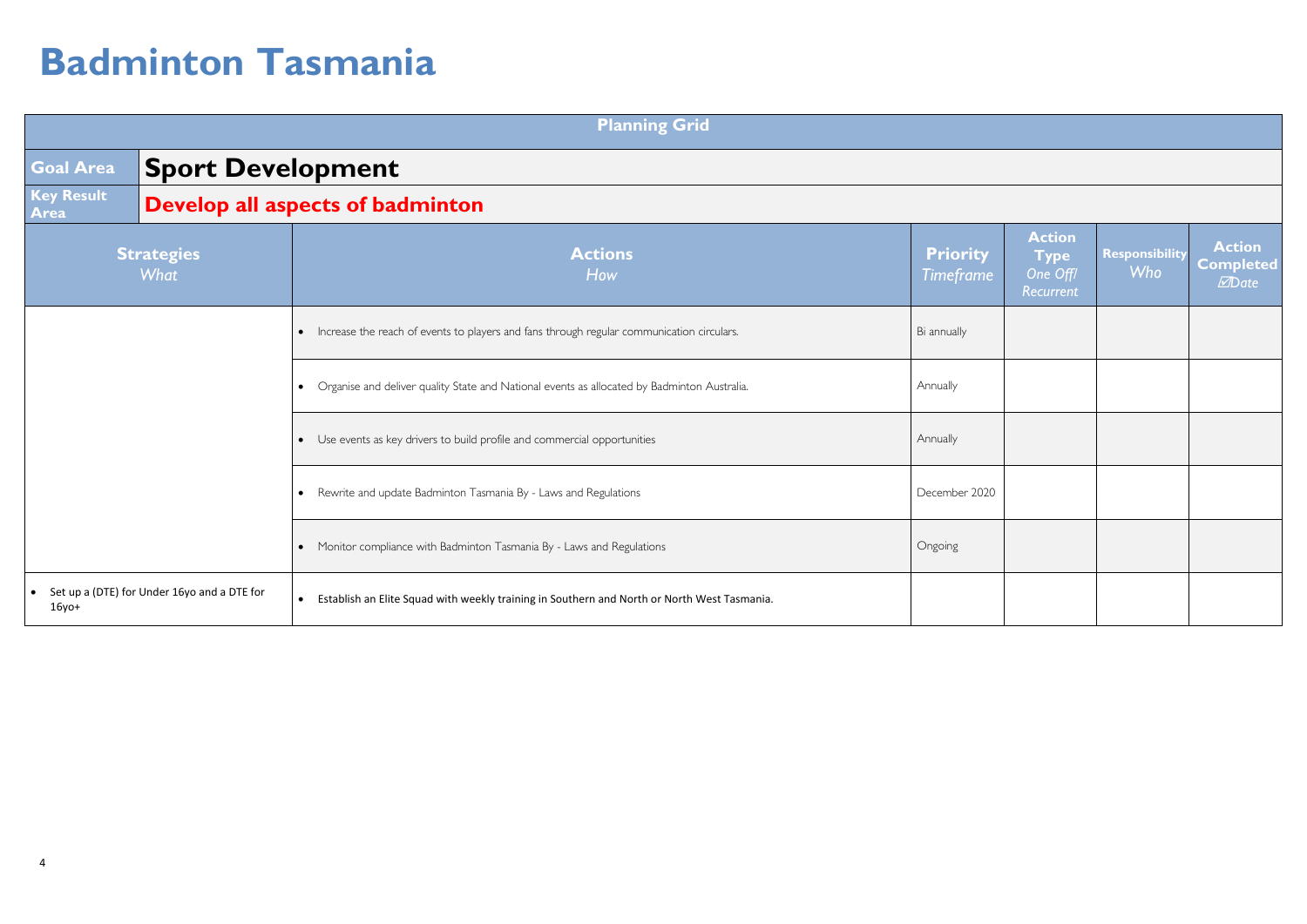|                           |                                              | <b>Planning Grid</b>                                                                                                                                                                    |                                     |                                                       |                       |                                                    |
|---------------------------|----------------------------------------------|-----------------------------------------------------------------------------------------------------------------------------------------------------------------------------------------|-------------------------------------|-------------------------------------------------------|-----------------------|----------------------------------------------------|
| <b>Goal Area</b>          | <b>Sport Development</b>                     |                                                                                                                                                                                         |                                     |                                                       |                       |                                                    |
| <b>Key Result</b><br>Area |                                              | <b>Develop all aspects of badminton</b>                                                                                                                                                 |                                     |                                                       |                       |                                                    |
|                           | <b>Strategies</b><br><b>What</b>             | <b>Actions</b><br>How                                                                                                                                                                   | <b>Priority</b><br><b>Timeframe</b> | <b>Action</b><br><b>Type</b><br>One Off/<br>Recurrent | Responsibility<br>Who | <b>Action</b><br><b>Completed</b><br><b>MD</b> ate |
|                           |                                              | • Implement effective Individual Performance Plans (IPP) for elite squad athletes                                                                                                       | December 2022                       |                                                       |                       |                                                    |
|                           |                                              | Establish a Talent ID & Development Program for under 16 players with minimum one yearly state camp held in<br>Tasmania and one yearly camp Interstate.                                 | December 2021                       |                                                       |                       |                                                    |
|                           |                                              | Implement a weekly strength conditioning training and sports science that has a performance impact.                                                                                     | December 2021                       |                                                       |                       |                                                    |
| growth and performance.   | Retain and develop quality coaches to ensure | Coach to manage and coach the Elite Squad and the Talent ID & Development Program.<br>$\bullet$                                                                                         | December 2021                       |                                                       |                       |                                                    |
|                           |                                              | Deliver a 'Mentor Coach Program' where Lasse Bundgaard mentors a minimum five Tasmanian coaches.                                                                                        | December 2020                       |                                                       |                       |                                                    |
|                           |                                              | • Invite relevant club and association coaches to the state training sessions and involve the coaches in setting up and<br>driving the Individual Performance Plans for their athletes. | Annually                            |                                                       |                       |                                                    |
|                           |                                              | Engage a Strength and Conditioning Coach to work under the Elite Squad Coach to provide testing and Strength and<br>Conditioning Programs.                                              | December 2020                       |                                                       |                       |                                                    |
|                           |                                              | Deliver targeted coach education e.g. Shuttle Time, BWF Level 1 & 2 and work-shops.<br>$\bullet$                                                                                        | Annually                            |                                                       |                       |                                                    |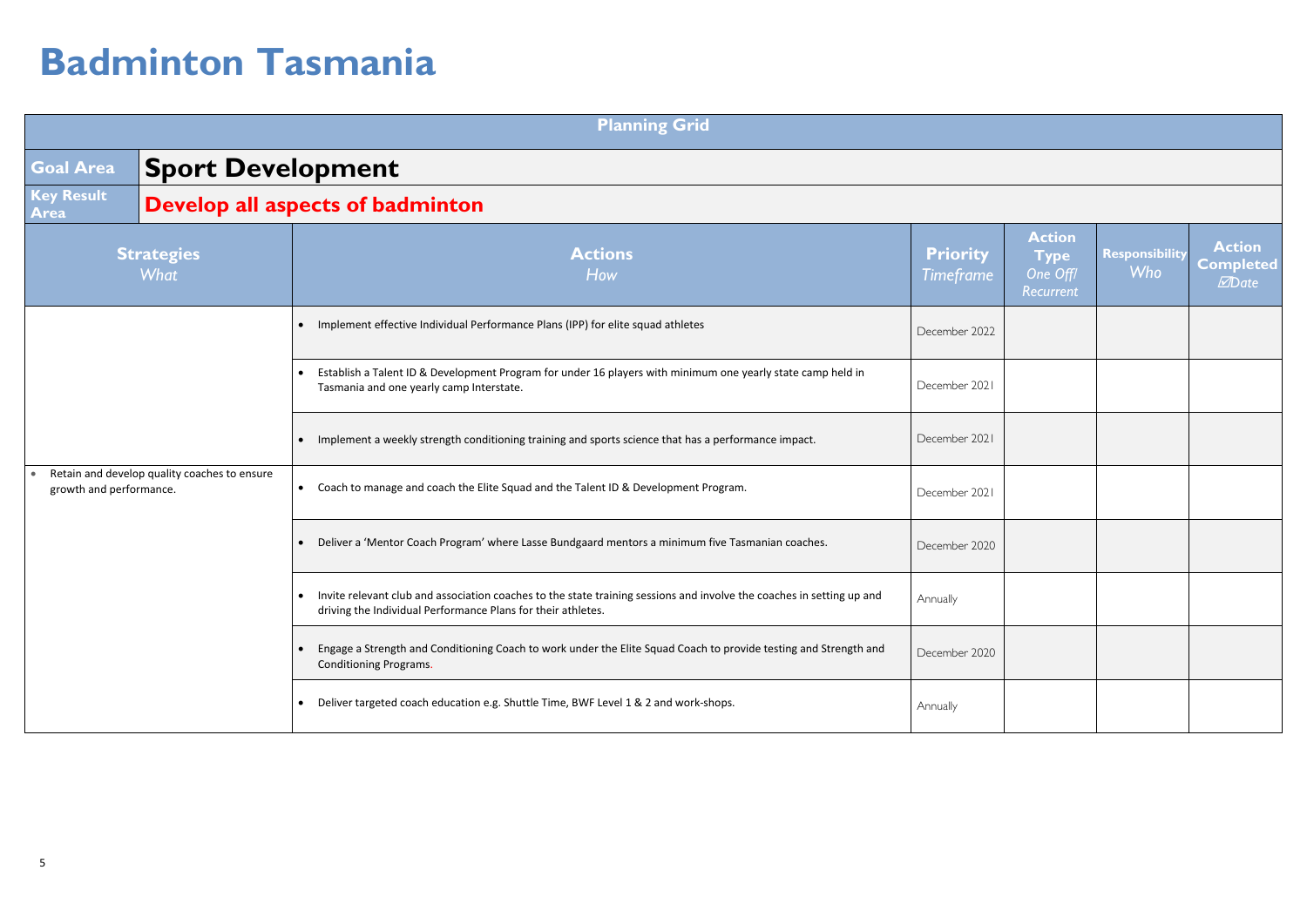|                                                                                                    |                           | <b>Planning Grid</b>                                                                                                                                            |                                     |                                                       |                              |                                                           |
|----------------------------------------------------------------------------------------------------|---------------------------|-----------------------------------------------------------------------------------------------------------------------------------------------------------------|-------------------------------------|-------------------------------------------------------|------------------------------|-----------------------------------------------------------|
| <b>Goal Area</b>                                                                                   | <b>Sport Development</b>  |                                                                                                                                                                 |                                     |                                                       |                              |                                                           |
| Key Result<br>Area                                                                                 |                           | <b>Develop all aspects of badminton</b>                                                                                                                         |                                     |                                                       |                              |                                                           |
|                                                                                                    | <b>Strategies</b><br>What | <b>Actions</b><br>How                                                                                                                                           | <b>Priority</b><br><b>Timeframe</b> | <b>Action</b><br><b>Type</b><br>One Off/<br>Recurrent | Responsibility<br><b>Who</b> | <b>Action</b><br><b>Completed</b><br><b><i>M</i></b> Date |
| Badminton Tasmania to maintain participation at<br>State, National and International competitions. |                           | Select representative teams to ensure athletes are exposed to all Tasmanian competitions and competes in interstate<br>domestic and International competitions. | Annually                            |                                                       |                              |                                                           |
|                                                                                                    |                           | Badminton Tasmania athletes to continue to compete in the National events for Open, U19, U17 and U15 Individual<br>and Team Events                              | Annually                            |                                                       |                              |                                                           |
| Engage with badminton coaches to share<br>coaching resources.                                      |                           | Communicate coaching resources to all registered Tasmanian coaches and performance staff.                                                                       | <b>Bi Annually</b>                  |                                                       |                              |                                                           |
|                                                                                                    |                           | Implement innovative projects that have positive impact on performance. Add examples of projects here                                                           | December 2021                       |                                                       |                              |                                                           |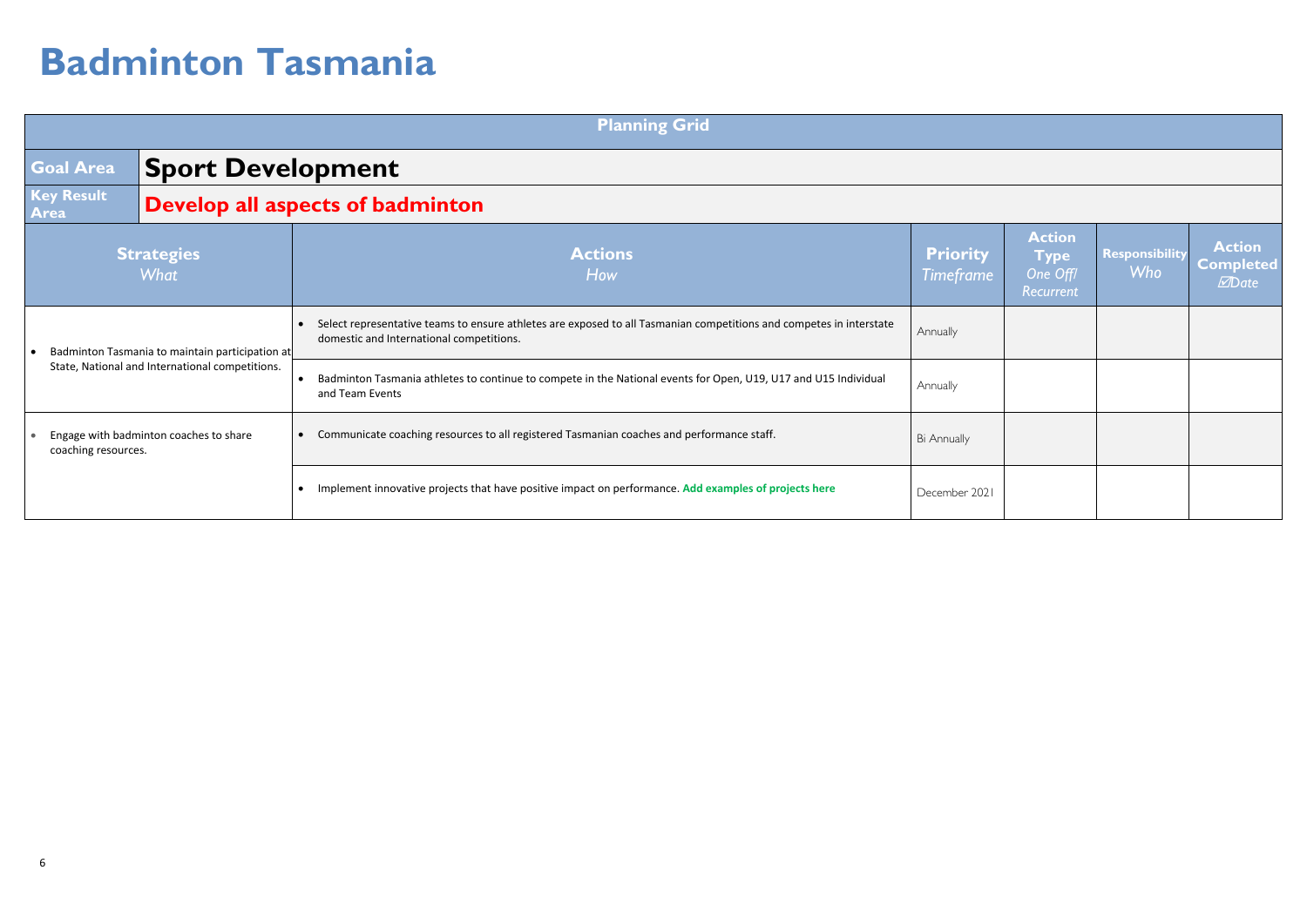|                                                          | <b>Planning Grid</b>                      |                                                                                                                 |                              |                                                       |                                     |                                                           |
|----------------------------------------------------------|-------------------------------------------|-----------------------------------------------------------------------------------------------------------------|------------------------------|-------------------------------------------------------|-------------------------------------|-----------------------------------------------------------|
| <b>Goal Area</b>                                         |                                           | <b>Marketing and Promotion</b>                                                                                  |                              |                                                       |                                     |                                                           |
| <b>Key Result</b><br>Area                                |                                           | Increase marketing and communication opportunities                                                              |                              |                                                       |                                     |                                                           |
|                                                          | <b>Strategies</b><br>What                 | <b>Actions</b><br>How                                                                                           | <b>Priority</b><br>Timeframe | <b>Action</b><br><b>Type</b><br>One Off/<br>Recurrent | <b>Responsibility</b><br><b>Who</b> | <b>Action</b><br><b>Completed</b><br><b><i>M</i></b> Date |
|                                                          |                                           | Develop a Social Media Strategy and Policy<br>$\bullet$                                                         | Completed                    |                                                       |                                     |                                                           |
|                                                          |                                           | Develop and maintain an effective user-friendly Badminton Tasmania website<br>$\bullet$                         | Annually                     |                                                       |                                     |                                                           |
| $\bullet$                                                | Ensure regular communication with Members | Conduct an Annual Members Forum<br>$\bullet$                                                                    | Annually                     |                                                       |                                     |                                                           |
|                                                          |                                           | • Communicate regularly with members on polices, goals and opportunities                                        | 3 times per year             |                                                       |                                     |                                                           |
|                                                          |                                           | • Facilitate communication between clubs and strengthen partnerships with members                               | Ongoing                      |                                                       |                                     |                                                           |
|                                                          |                                           | Establish a contacts database (government, councils, community groups, schools, media and members)<br>$\bullet$ | December 2021                |                                                       |                                     |                                                           |
| Foster effective relationships with Members<br>$\bullet$ |                                           | • Build relationships with media outlets by inviting to events and press releases                               | Annually                     |                                                       |                                     |                                                           |
|                                                          |                                           | • Engage with Tourism Tasmania to assist promote badminton events                                               | Annually                     |                                                       |                                     |                                                           |
|                                                          | Grow revenue from non-government sources  | Develop and deliver a consistent brand to enhance opportunities for increased revenue<br>$\bullet$              | Ongoing                      |                                                       |                                     |                                                           |
|                                                          |                                           | Enhance value proposition to attract potential sponsors<br>$\bullet$                                            | Ongoing                      |                                                       |                                     |                                                           |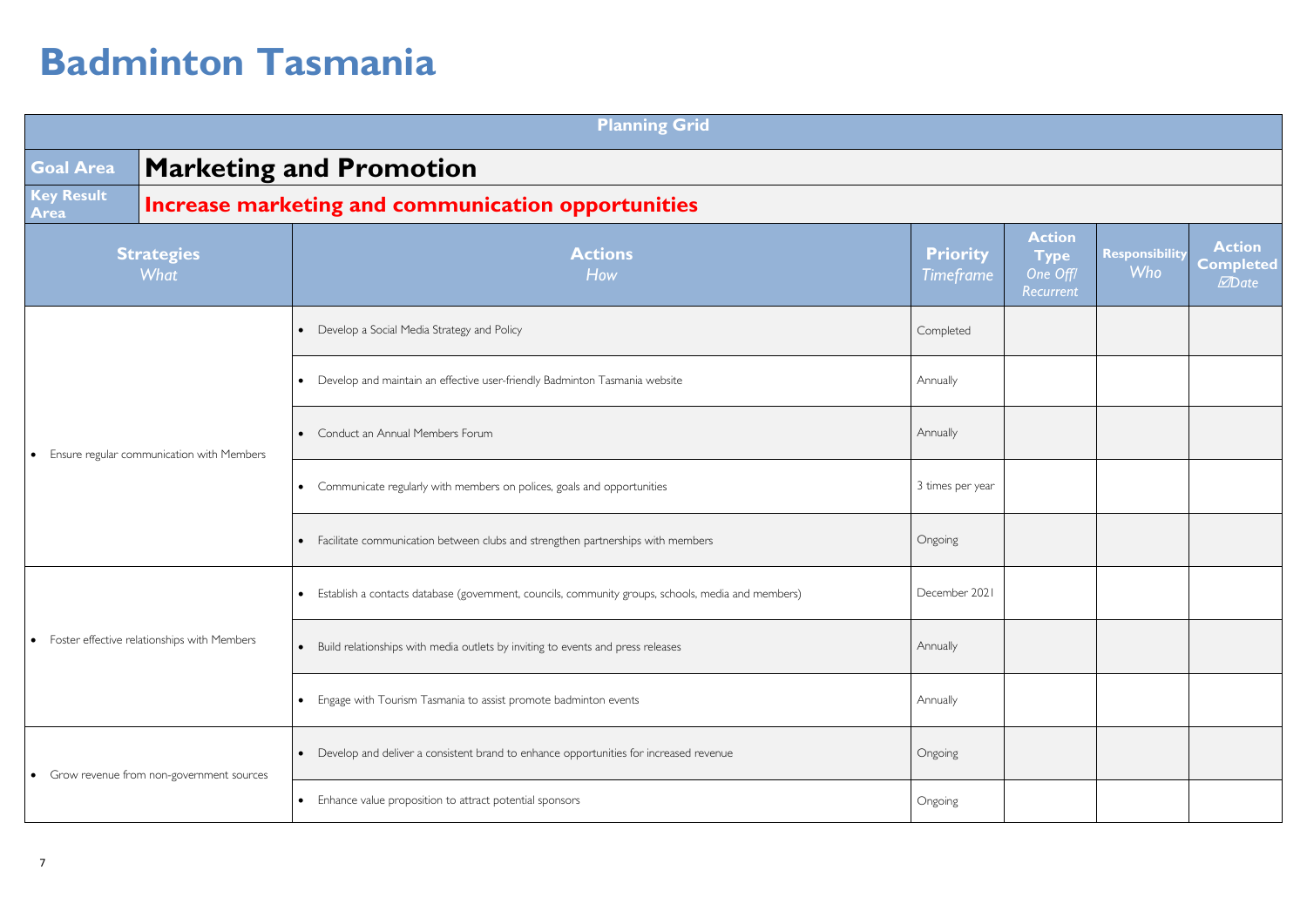|                                                                                                                 |  | <b>Planning Grid</b>                                                                                                                                                                              |                                     |                                                       |                                     |                                                           |
|-----------------------------------------------------------------------------------------------------------------|--|---------------------------------------------------------------------------------------------------------------------------------------------------------------------------------------------------|-------------------------------------|-------------------------------------------------------|-------------------------------------|-----------------------------------------------------------|
| Leadership<br><b>Goal Area</b>                                                                                  |  |                                                                                                                                                                                                   |                                     |                                                       |                                     |                                                           |
| <b>Key Result</b><br>Area                                                                                       |  | Provide best practice leadership and governance                                                                                                                                                   |                                     |                                                       |                                     |                                                           |
| <b>Strategies</b><br>What                                                                                       |  | <b>Actions</b><br>How                                                                                                                                                                             | <b>Priority</b><br><b>Timeframe</b> | <b>Action</b><br><b>Type</b><br>One Off/<br>Recurrent | <b>Responsibility</b><br><b>Who</b> | <b>Action</b><br><b>Completed</b><br><b><i>M</i></b> Date |
|                                                                                                                 |  | Draft and implement a Strategic Plan on the future direction of Badminton in Tasmania (2020-2024) through consultation<br>with club members and support through Communities, Sport and Recreation | Completed                           |                                                       |                                     |                                                           |
|                                                                                                                 |  | Badminton Tasmania to approve and launch the Strategic Plan to be circulated to members and placed on the Badminton<br>$\bullet$<br>Tasmania website.                                             | January 2020                        |                                                       |                                     |                                                           |
| Draft, implement and monitor the Badminton                                                                      |  | Strategic Plan to be an Agenda item at all Badminton Tasmania Board meetings. Report on progress.                                                                                                 |                                     |                                                       |                                     |                                                           |
| Tasmania Strategic Plan                                                                                         |  | • Review and update action priorities annually and report on the progress in the Badminton Tasmania Annual Report.                                                                                |                                     |                                                       |                                     |                                                           |
|                                                                                                                 |  | Send Board meeting summary to club and association presidents within three days of every Board meeting.                                                                                           |                                     |                                                       |                                     |                                                           |
|                                                                                                                 |  | • Publish Board meeting summaries within three days of Board meetings.                                                                                                                            |                                     |                                                       |                                     |                                                           |
| Maintain relationship with Communities Sport<br>and Recreation (CSR) to access a range of grant<br>initiative's |  | Report on Communities Sport and Recreation State Grants Program funding as required by Communities Sport and<br>Recreation.                                                                       | Annually                            |                                                       |                                     |                                                           |
|                                                                                                                 |  | Submit an application to Communities Sport and Recreation Minor and Major Grants Program annually to support<br>equipment and facility upgrades.                                                  |                                     |                                                       |                                     |                                                           |
| Maintain relationship with Badminton Australia                                                                  |  | Maintain communication with Badminton Australia on local delivery of national priorities such as National Participation<br>Programs and updates to national policies.                             |                                     |                                                       |                                     |                                                           |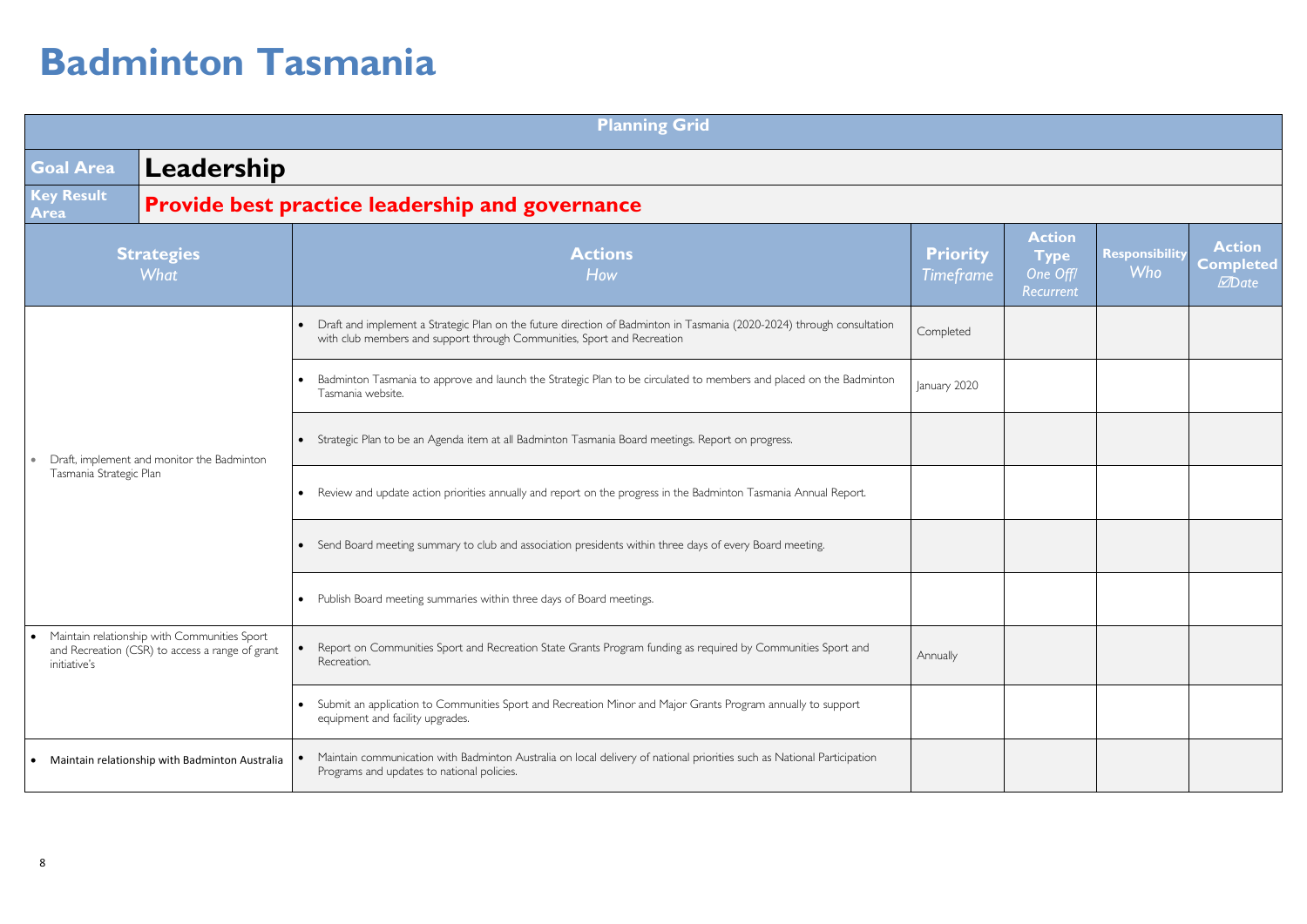|                                                             |                           | <b>Planning Grid</b>                                                                                                                                                |                                     |                                                       |                                     |                                                          |
|-------------------------------------------------------------|---------------------------|---------------------------------------------------------------------------------------------------------------------------------------------------------------------|-------------------------------------|-------------------------------------------------------|-------------------------------------|----------------------------------------------------------|
| Goal Area                                                   | Leadership                |                                                                                                                                                                     |                                     |                                                       |                                     |                                                          |
| Key Result<br>Area                                          |                           | <b>Provide best practice leadership and governance</b>                                                                                                              |                                     |                                                       |                                     |                                                          |
|                                                             | <b>Strategies</b><br>What | <b>Actions</b><br>How                                                                                                                                               | <b>Priority</b><br><b>Timeframe</b> | <b>Action</b><br><b>Type</b><br>One Off/<br>Recurrent | <b>Responsibility</b><br><b>Who</b> | <b>Action</b><br><b>Completed</b><br><b><i>MDate</i></b> |
| Be accountable to Members, Stakeholders and<br>Shareholders |                           | Review policies and by-laws annually<br>$\bullet$                                                                                                                   | December 20                         |                                                       |                                     |                                                          |
|                                                             |                           | Develop roles and responsibilities (Position Descriptions) for Board Members and contracted staff.<br>$\bullet$                                                     | December 20                         |                                                       |                                     |                                                          |
|                                                             |                           | • Review Badminton Tasmania Board performance annually                                                                                                              |                                     |                                                       |                                     |                                                          |
|                                                             |                           | • Summarise and present report to Badminton Tasmania Board members.                                                                                                 |                                     |                                                       |                                     |                                                          |
| Develop club capacity and sustainability                    |                           | Badminton Tasmania member clubs and associations to complete ASC Club Health<br>$\bullet$<br>Check(http://www.glbs.com.au/ASCHealthCheck/Assessment/ASCHealthCheck) |                                     |                                                       |                                     |                                                          |
|                                                             |                           | • Summarise and present report to Badminton Tasmania Board                                                                                                          |                                     |                                                       |                                     |                                                          |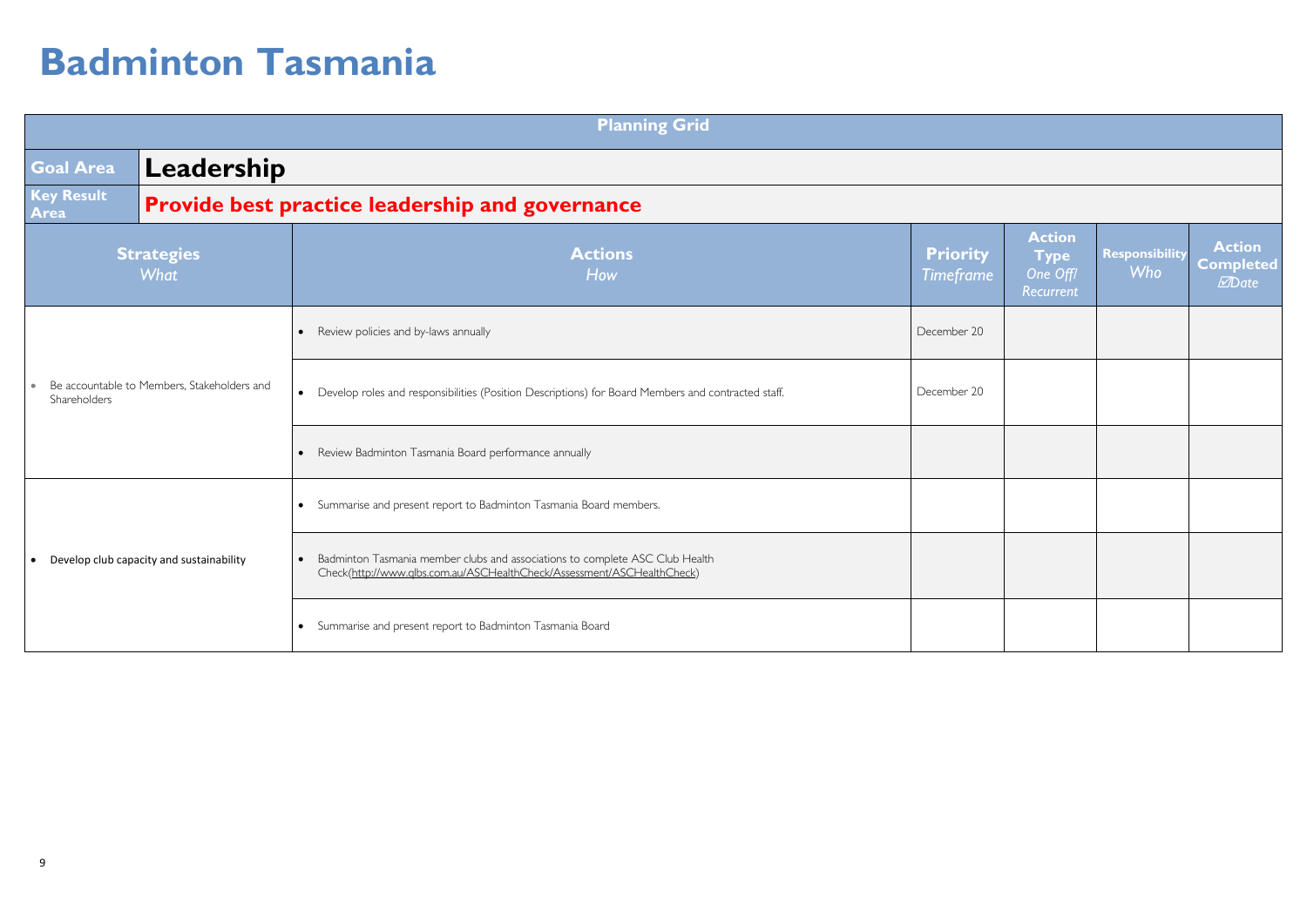|                                     |                                       | <b>Planning Grid</b>                                                                                                                                                                             |                                     |                                                       |                              |                                                           |
|-------------------------------------|---------------------------------------|--------------------------------------------------------------------------------------------------------------------------------------------------------------------------------------------------|-------------------------------------|-------------------------------------------------------|------------------------------|-----------------------------------------------------------|
| <b>Goal Area</b>                    | Leadership                            |                                                                                                                                                                                                  |                                     |                                                       |                              |                                                           |
| <b>Key Result</b><br>Area           |                                       | <b>Provide best practice leadership and governance</b>                                                                                                                                           |                                     |                                                       |                              |                                                           |
|                                     | <b>Strategies</b><br>What             | <b>Actions</b><br>How                                                                                                                                                                            | <b>Priority</b><br><b>Timeframe</b> | <b>Action</b><br><b>Type</b><br>One Off/<br>Recurrent | Responsibility<br><b>Who</b> | <b>Action</b><br><b>Completed</b><br><b><i>M</i></b> Date |
|                                     |                                       | • Conduct club and association governance audit                                                                                                                                                  | Annually                            |                                                       |                              |                                                           |
|                                     |                                       | • Circulate policy updates to all clubs and associations                                                                                                                                         | Annually                            |                                                       |                              |                                                           |
|                                     |                                       | Communicate email to members, clubs and associations to advise of policies and governance principles available through<br>$\bullet$<br>Badminton Tasmania website at commencement of each season |                                     |                                                       |                              |                                                           |
| $\bullet$                           | Implement and promote good governance | • Complete the Communities Sport and Recreation Governance Guidelines for State Sporting Organisations checklist.                                                                                |                                     |                                                       |                              |                                                           |
| practices for badminton in Tasmania |                                       | • Undertake a Board skills audit to address gender equity on the board                                                                                                                           |                                     |                                                       |                              |                                                           |
|                                     |                                       | • Work plan for the Board to be developed from the strategic plan actions                                                                                                                        |                                     |                                                       |                              |                                                           |
|                                     |                                       | • Increase the diversity of board representation, by recruiting females, Athletes with Disabilities (AWDs) and Culturally and<br>Linguistically Diverse (CALD) representatives as new directors. |                                     |                                                       |                              |                                                           |
|                                     |                                       | • Review the current board portfolio structure in line with current trends and skill mix requirements in order to attract new<br>directors to the board and assist with succession planning.     |                                     |                                                       |                              |                                                           |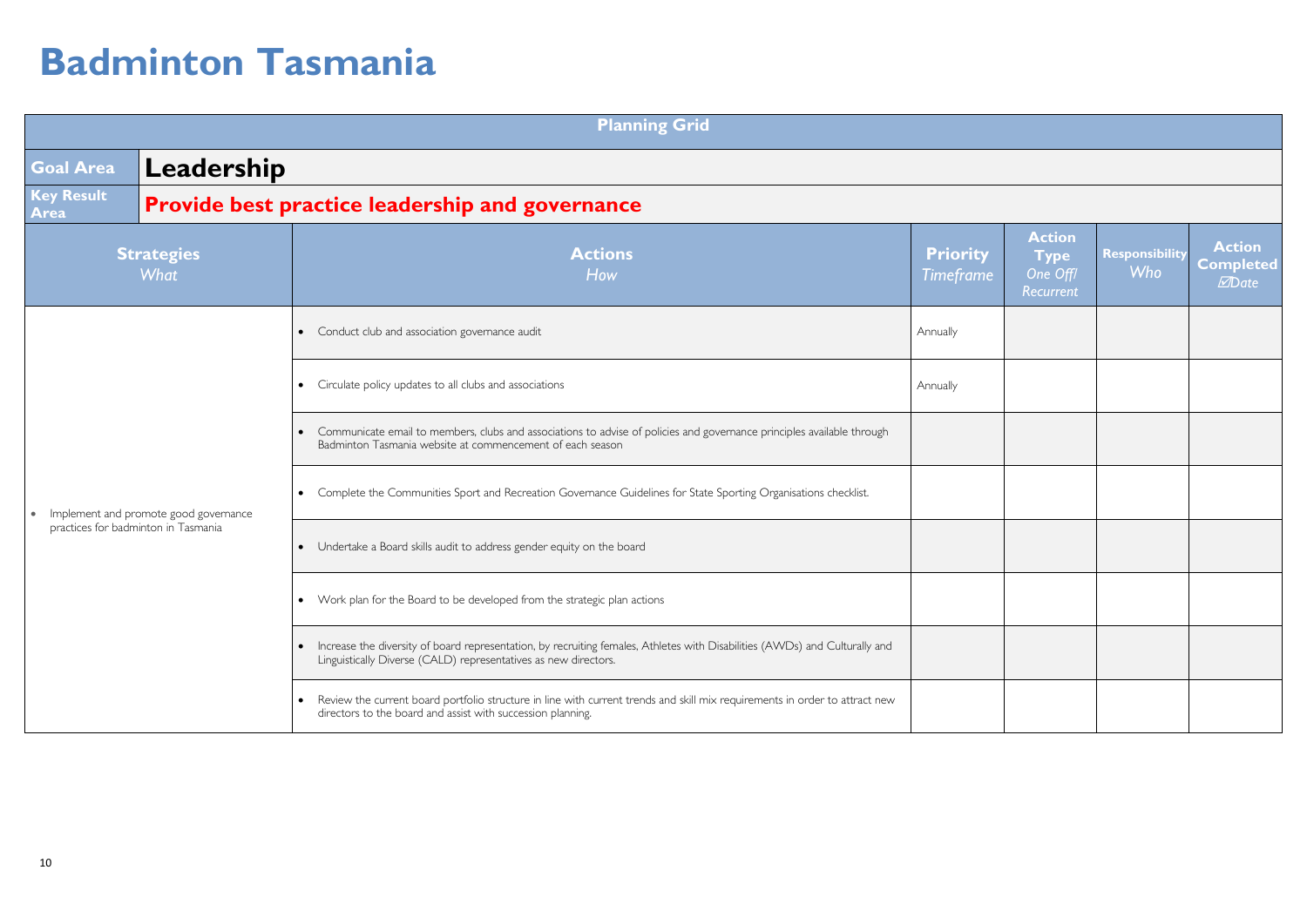|                                                                | <b>Planning Grid</b>                                                                |                                                                                                                                                                                                                          |                                     |                                                       |                                     |                                                   |
|----------------------------------------------------------------|-------------------------------------------------------------------------------------|--------------------------------------------------------------------------------------------------------------------------------------------------------------------------------------------------------------------------|-------------------------------------|-------------------------------------------------------|-------------------------------------|---------------------------------------------------|
| <b>Goal Area</b>                                               | Leadership                                                                          |                                                                                                                                                                                                                          |                                     |                                                       |                                     |                                                   |
| <b>Key Result</b><br>Area                                      |                                                                                     | Provide best practice leadership and governance                                                                                                                                                                          |                                     |                                                       |                                     |                                                   |
|                                                                | <b>Strategies</b><br><b>What</b>                                                    | <b>Actions</b><br>How                                                                                                                                                                                                    | <b>Priority</b><br><b>Timeframe</b> | <b>Action</b><br><b>Type</b><br>One Off/<br>Recurrent | <b>Responsibility</b><br><b>Who</b> | <b>Action</b><br><b>Completed</b><br><b>MDate</b> |
|                                                                |                                                                                     | Continue to produce an audited Badminton Tasmania financial report. Publish the financial report along with the annual<br>report on the Badminton Tasmania website.                                                      | Annually                            |                                                       |                                     |                                                   |
| Promote and maintain high standards of financial<br>management |                                                                                     | Minimise Badminton Tasmania's exposure to risk by reviewing financial procedures to adopt best practice financial<br>management, and act on and enforce financial recommendations revealed by the ASC Club Health Check. | Annually                            |                                                       |                                     |                                                   |
|                                                                |                                                                                     | Badminton Tasmania will facilitate two Financial Workshops (one South – one North) annually to promote financial best<br>practice to club and association administrators.                                                | Annually                            |                                                       |                                     |                                                   |
| Officer                                                        | Badminton Tasmania to have access to an<br>accredited Member Protection Information | • Nationally accredit a minimum of one Member Protection Information Officer                                                                                                                                             | Completed                           |                                                       |                                     |                                                   |